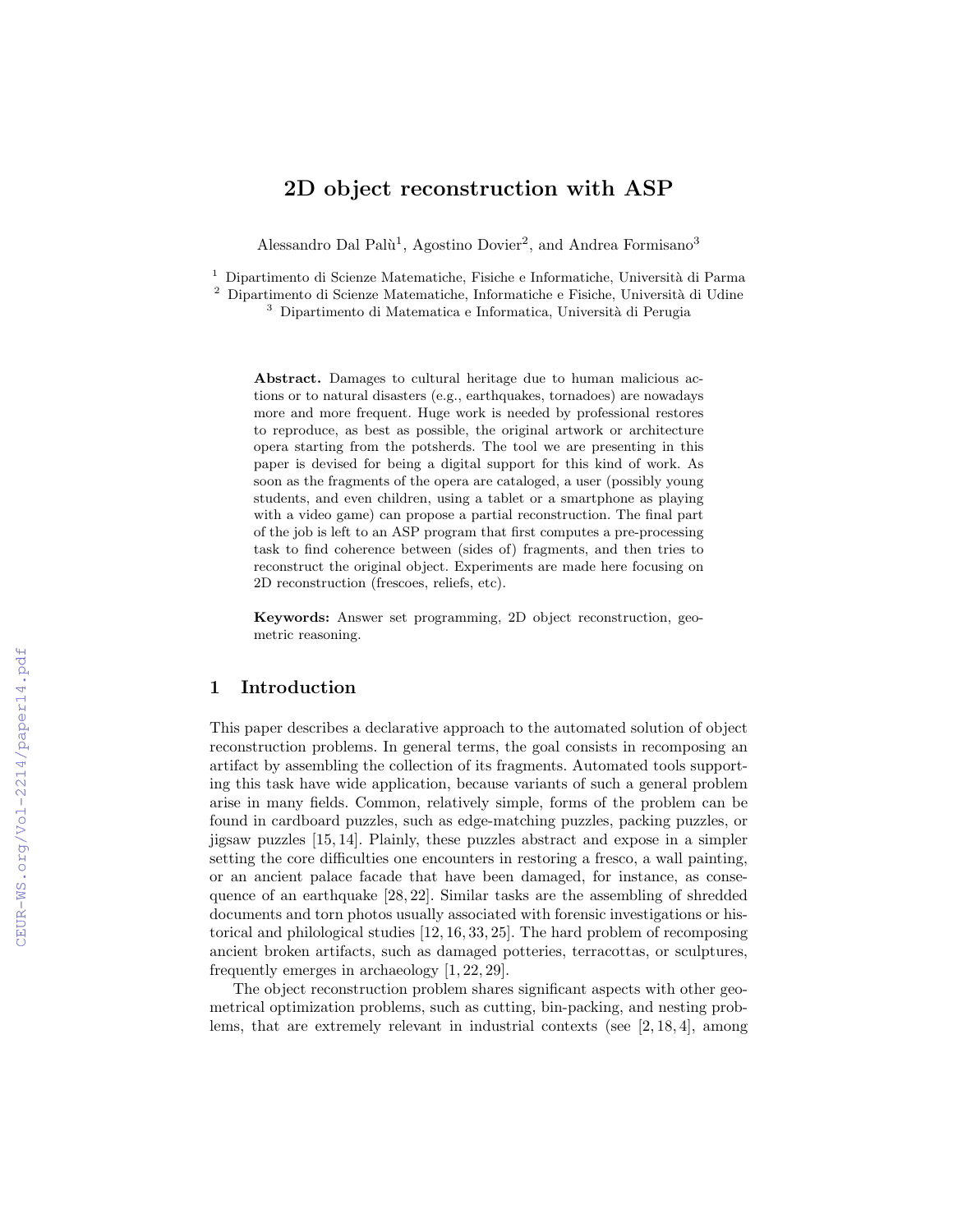many). Vast literature exists on modeling and solving any of these problems and the proposed techniques and methods are often applicable to the others thanks to the strict relationship existing among them.

Among the various formalizations, we mention here the so called pixel/raster method, the nofit polygon method, and the Phi-function method (see [2] and the references therein for a detailed description). On the one hand, many alternative approaches have been proposed to solve some variants of the general problem, by using different tools and techniques such as dynamic programming, genetic algorithms, linear programming, greedy algorithms, integer programming, particle swarm optimization, (convex) optimization methods, etc. cf. [19, 28, 32, 23, 18, 27, 26]. On the other hand, while focusing on the 2D object reconstruction problem, various approaches appeared in the literature put emphasis on different aspects/features. A first classification can be done by distinguishing between apictorial and pictorial techniques. In the former case, the solving methods are shape-based, namely they only consider the shape of the fragments to be assembled. Often some restriction on the admissible shapes is imposed, e.g., convexity and/or homogeneity of shapes, some degree of smoothness/regularity of fragments' edges, etc. (cf. [15, 11, 10]), Conversely, other techniques rely on the availability of chromatic and pictorial information (image color, texture, features, orientation, etc.) to achieve better results [25, 12, 26, 16, 33]. Other options are also sometimes considered in the literature, such as dealing with extraneous fragments, missing fragments, and eroded edges. Consequently, incompleteness and tolerances in edge-matching have to enter into play, increasing the complexity of the model/solution.

All mentioned approaches mainly exploit numerical algorithm and analytic techniques. None of them focuses on declaratively modeling and solving object reconstruction problems. To the best of our knowledge, few attempts have been pursued in exploiting logic programming or constraint programming to automate this kind of spatial/geometrical reasoning. Prolog has been used in [31] to deal with cartographic map overlay, whereas [3, 24] exploit Constraint Logic Programming (CLP) to model nesting problems of non-convex polygons. A framework based on Answer Set Programming (ASP) modulo theories supporting generic spatial reasoning is described in [30]. No proposal has been advanced to deal with object reconstruction problems in the specific.

In what follows we will make the initial steps towards an ASP-based framework for object reconstruction. We will restrict the treatment to the 2D case, but the very same ideas can be generalized to the 3D case.

In contrast to the proposals mentioned earlier, a purely declarative approach enables a higher-level abstraction, focusing on modeling (instead on specifically tailored algorithms), greater elaboration tolerance, and incremental modeling. The use of ASP-based non-monotonic reasoning admits incompleteness and uncertainty in modeling. This allows one to design a framework that can be incrementally completed so as to encompass an increasing number of features, such as dealing with missing fragments, damaged borders, erosion, partial pictorial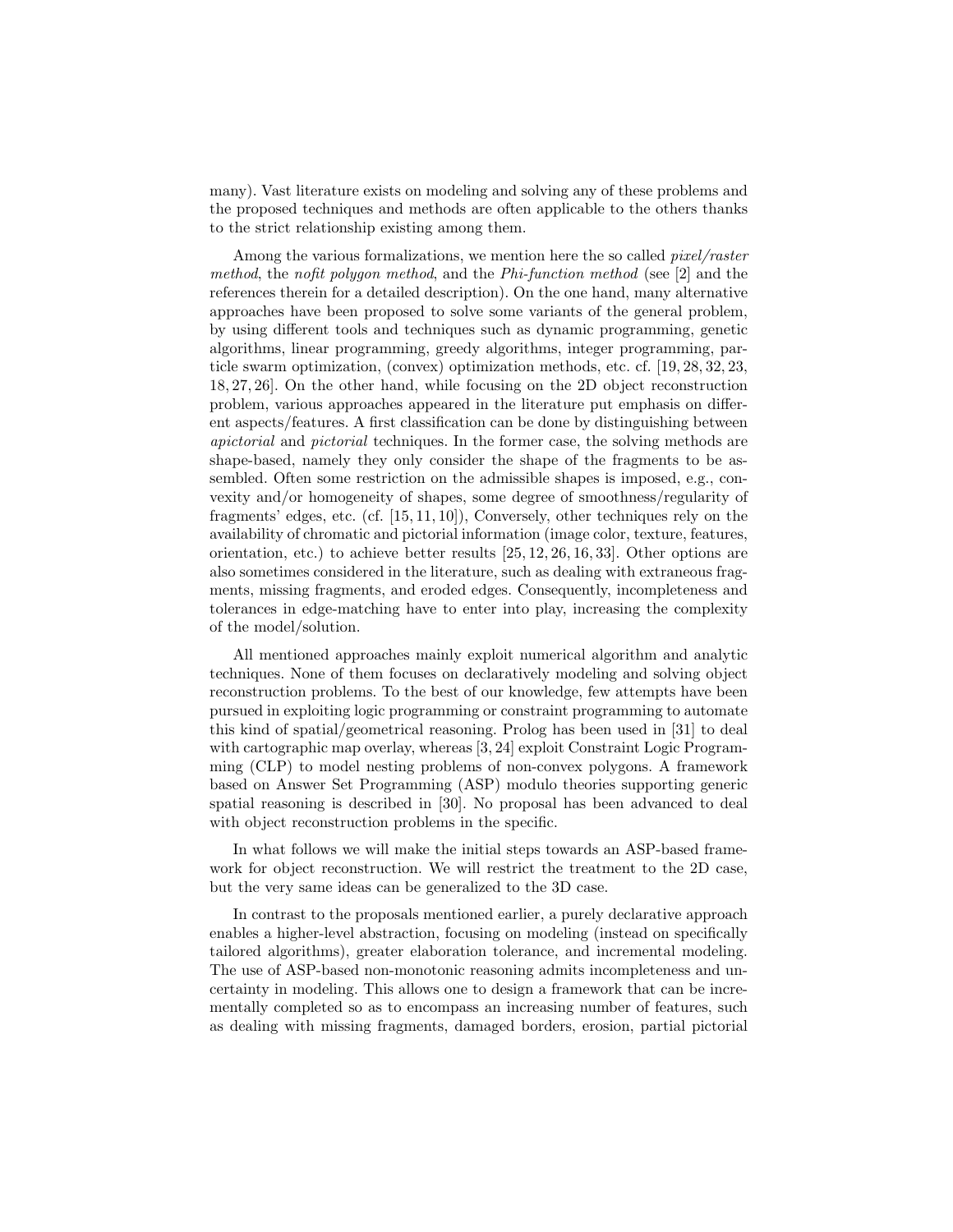information, errors, approximations, imprecise measures in fragments' extracted features, etc.

To start within a simplified setting, we assume that fragments are represented as polygons (not necessarily convex). Moreover, each edge of a fragment may be characterized by some features (pictorial info, texture,  $\dots$ ) W.l.o.g., we can represent all these features by associating a single color to the edge. For the time being we do not consider missing/extraneous fragments and eroded edges.

The paper is organized as follows. In Section 2 we briefly survey syntax and semantics of Answer Set Programming. In Section 3 we define the desired input for the instances of the problem as an ASP program for preprocessing of the input data. The preprocessed data is given as input to the main search core, described in Section 4. Some initial experimental results are presented in Section 5. Finally, a brief discussion on current and future work, and some conclusions are drawn in Section 6.

#### 2 Preliminaries — ASP

Answer Set Programming (ASP) is a dialect of logic programming developed for Knowledge Representation and Reasoning, that allows a free use of negation as failure in clause bodies. Disjunctive heads are also allowed in ASP, but we will not use this feature in this paper, and therefore we will present the simplified syntax. The meaning of a ASP program is regulated by stable model semantics. We refer the reader to [17, 20] or to the recent book [13] for all details.

Given a set of propositional symbols (atoms)  $P$ , an ASP rule is as follows:

$$
p_0 \leftarrow p_1, \cdots, p_m, \text{not } p_{m+1}, \cdots, \text{not } p_n \tag{1}
$$

where for  $i \in \{0, \ldots, n\}$ ,  $p_i \in \mathcal{P}$ . A rule is a *fact* if  $n = 0$ , namely, if it has the form  $p_0 \leftarrow$ . Given a rule r, the atom  $p_0$  is referred to as the head of the rule (and denoted by head(r)), while the set of literals  $\{p_1, \dots, p_m, not \ p_{m+1}, \dots, not \ p_n\}$ is referred to as the *body* of the rule (and denoted by  $body(r)$ ). Customarily,  $body^+(r) = \{p_1, \dots, p_m\}$  and  $body^-(r) = \{p_{m+1}, \dots, p_n\}$ . An ASP program is a collection of ASP rules.

ASP syntax allows also first-order atoms of the form  $p(t_1, \ldots, t_k)$ , where p is a predicate symbol and  $t_1, \ldots, t_k$  are variables and/or constants (nested terms are not allowed). Given a program  $P$ , the ASP program composed by all the ground rules obtained replacing all variables in a clause with constant symbols in all possible ways is called the grounding of P. Most ASP solvers start an execution by grounding the program, thus removing all variables.

As usual, models of programs are Herbrand models that can be described by a set of atoms M. An atom is true in a model M if it belongs to M and it is false otherwise. A body is satisfied by a model  $M$  if all its positive literals belong to M and no negated literal of the body belongs to M. A rule is satisfied by a model M if whenever its body is satisfied, its head is true in  $M$ . M is an answer set of a program P if M is the minimal model of the *reduct program*  $P^M$ , which is obtained from  $P$  and  $M$  as follows: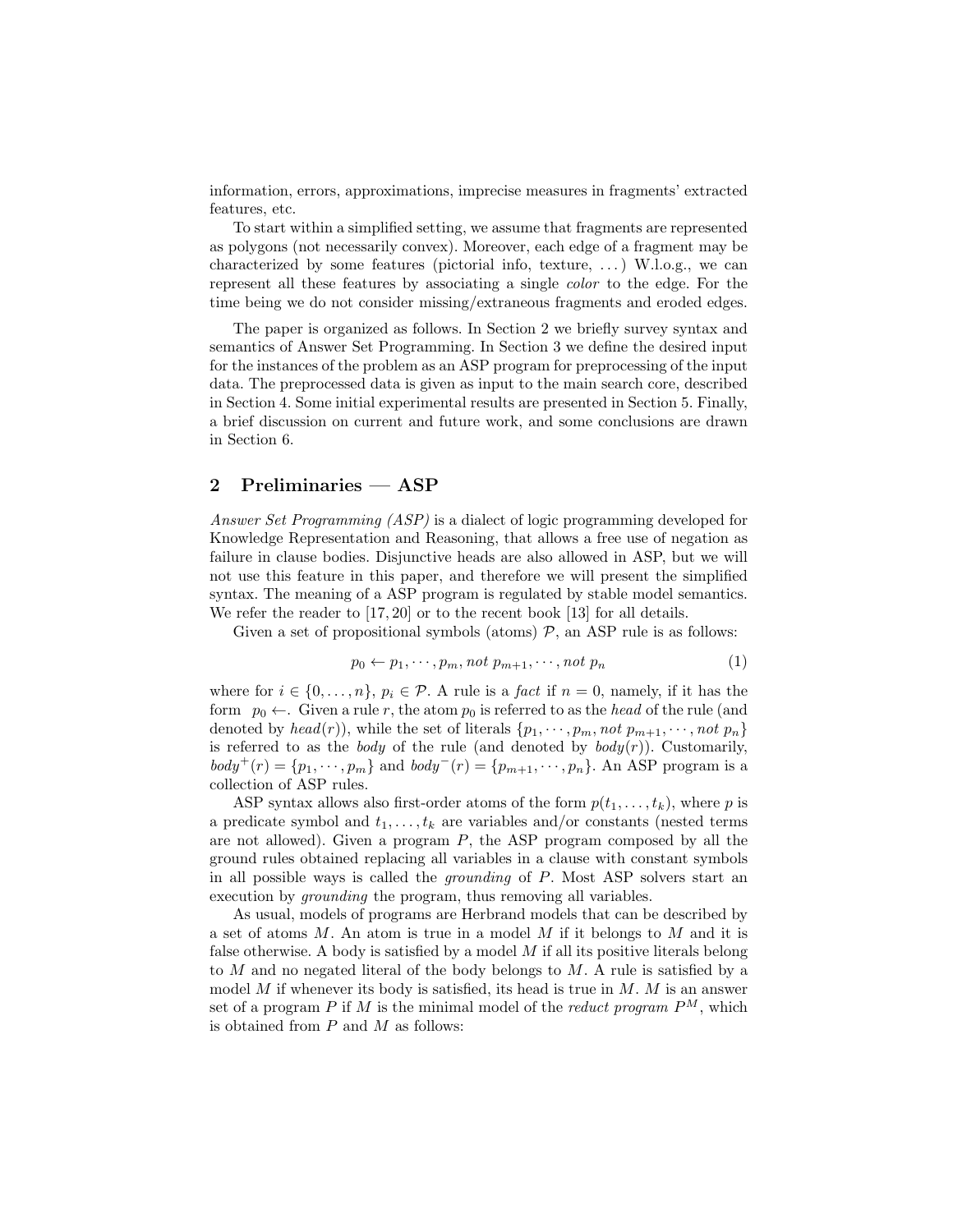- Remove from P all rules r such that  $M \cap body^{-}(r) \neq \emptyset$ ;
- Remove all negated atoms from the remaining rules.

 $P^M$  is a *definite program*, i.e., a set of rules that does not contain any occurrence of negation and as such it admits a unique minimal (Herbrand) model.

A constraint is a rule of the form

$$
\leftarrow p_1, \cdots, p_m, \text{not } p_{m+1}, \cdots, \text{not } p_n \tag{2}
$$

This is a simply a shorthand for an ASP rule of the form  $p \leftarrow p, p_1, \dots, p_m$ , not  $p_{m+1}, \dots, not \, p_n$ , where p does not occur elsewhere in the program. A constraint states explicitly that it is impossible that in a model M all  $p_1, \ldots, p_m$  are true and all  $p_{m+1}, \ldots, p_n$  are not. Other syntactical extensions are commonly employed, such as choice rules or aggregates. A choice rule is of the form

$$
\{p\} \leftarrow body \tag{3}
$$

If the body is satisfied by a model  $M$  then  $p$  is justified either to hold or not. An aggregate has the form  $op{t:q}$ , where q is an atom (possibly involving variables), t is a term possibly sharing variables with  $q$ , and  $op$  is an aggregate operator such as  $\text{\#count}, \text{\#sum}, \text{\#max}, \text{\#min}.$  Given an answer set M, t:q stands for the collection of all ground instances of  $t$  that correspond to satisfied instances of  $q$ . Each aggregate is evaluated by applying the operator op to such a collection of terms. We refer the reader to [9] for a description of these extensions.

## 3 Input and pre-processing

An instance of our problem is a set of 2D pieces that should be assembled together. We focus on almost-perfect matches between pairs of sides belonging to different pieces. In particular, we consider only matches where the positions of sides' vertices are closer than a given tolerance.

Let us assume that the input is described by the predicate  $poly/4$  as in poly(piece-id, vertex, x, y), where piece-id ranges among the pieces. Each piece is described by a sequence of vertices (a polygon), numbered by starting from index 0 and proceeding counter-clockwise along the perimeter. Each vertex is assigned a unique pair of coordinates. Moreover, each side of each polygon is numbered by the number assigned to its first vertex (in counterclockwise order). Additional information can be added (e.g., describing the color of the side color(piece-id, vertex, color) or stating that the side is "external" in the composed object external side(piece-id, side)). We do not explicitly deal with this piece of information in what follows. It suffices to say that the pre-processing stage (described below) is in charge to process such information in order to evaluate whether two sides are compatible and could be matched to form the assembled object.

The input file contains the definition of some parameters that are used either by the pre-processing stage or by the search stage: tolerance/1, delta/1, offset/1, rangeX/2, rangeY/2, and borders/1.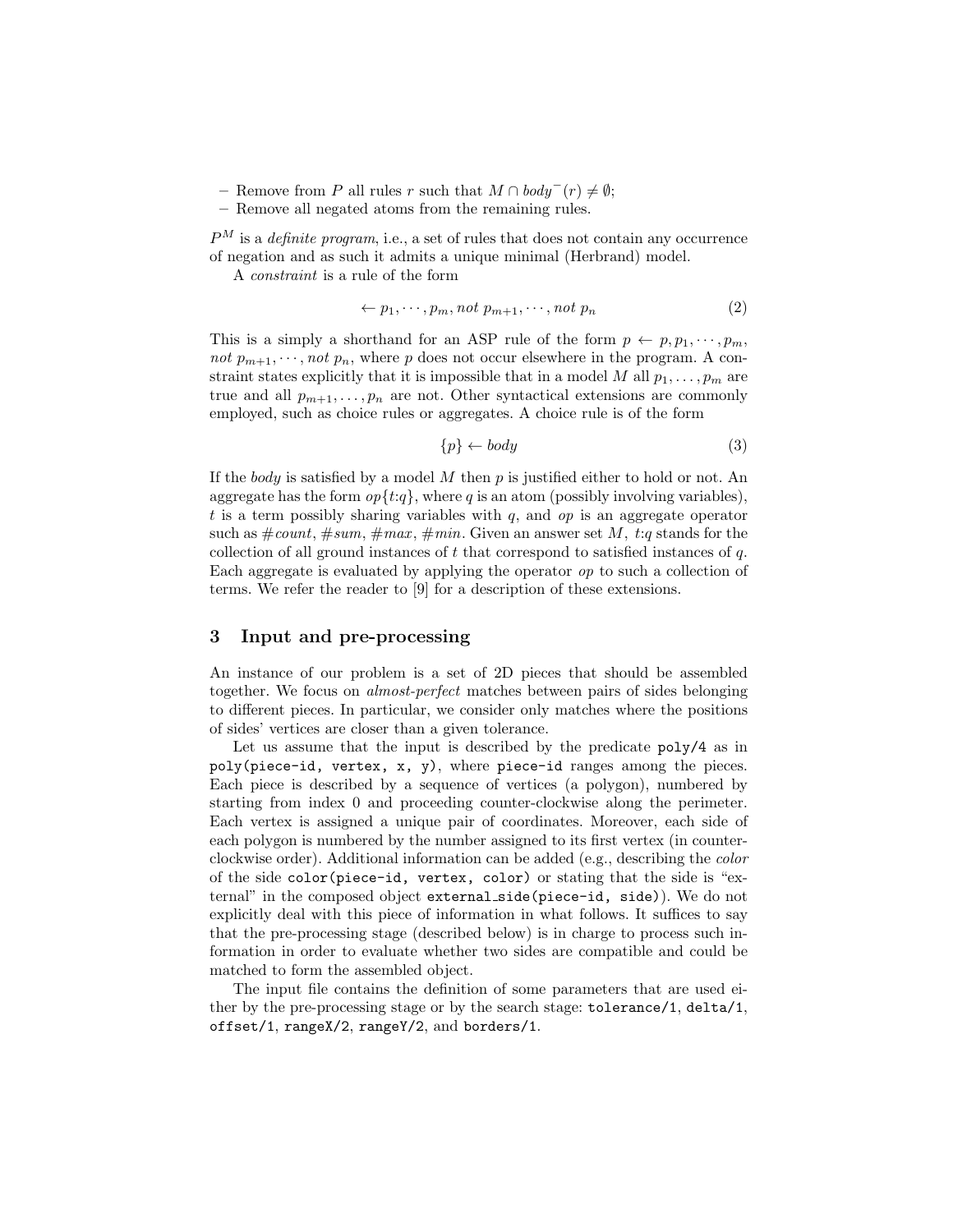

Fig. 1. Representation of pieces of Example 1 and the graph of their possible side-side matchings. Every segment length occurs exactly twice among the pieces, except for those colored in red that occur three times.

Example 1. Let us consider a four-pieces example. Pieces 0, 1, 2, 3 are represented by the following facts (see also Figure 1—left):

| $poly(0, 0, 0, 0)$ .  | $poly(2,0,33,0)$ .        |
|-----------------------|---------------------------|
| $poly(0, 1, 13, 0)$ . | $poly(2,1,41,2)$ .        |
| $poly(0, 2, 14, 8)$ . | $poly(2, 2, 41, 8)$ .     |
| $poly(0, 3, 0, 4)$ .  | $_{\rm poly(2,3,27,8)}$ . |
| $poly(1, 0, 15, 0)$ . | $poly(3,0,41,0)$ .        |
| $poly(1, 1, 29, 4)$ . | $poly(3, 1, 50, 0)$ .     |
| poly(1,2,23,12).      | poly(3,2,50,10).          |
| $poly(1,3,15,12)$ .   | $poly(3,3,42,8)$ .        |

A first simple input pre-processing (a translation) is executed and results are represented through the predicate poly cooR so as to set vertex 0 of each piece in position  $(0, 0)$ . For instance, piece number 3 has the normalized coordinates:

| $poly_{\texttt{cool}(3,0,0,0)}$ .  | $poly_{\texttt{cool}(3,1,9,0)}$ . |
|------------------------------------|-----------------------------------|
| $poly_{\texttt{cool}(3,2,9,10)}$ . | $poly_{\texttt{cool}(3,3,1,8)}$ . |

Rotations are allowed in order to find sides' matches, modulo an initial discretization choice (specified by the predicate delta, in our example the discretization step is set to 10). Admissible rotations are given by predicate degrees:

degrees(0). degrees( $X + Y$ ) :- delta(Y), degrees(X),  $X + Y < 360$ .

For each pair of pieces  $(p_1, p_2)$  and for each pair of sides  $(i, i + 1), (j + 1, j)$ , where  $(i, i+1)$  is a side of  $p_1$  and  $(j+1, j)$  is one of  $p_2$ , we compute whether they are compatible and what is the relative rotation needed to match them. This is done by the predicate good match, described below. The auxiliary predicate numVertices/2 counts the number of vertices of a piece.<sup>4</sup>

 $4$  Notice that  $\setminus$  denotes the *modulo* operation in the ASP syntax of the grounder GRINGO 4. Here it is used to compute the successor of a vertex  $(0 \rightarrow 1, 1 \rightarrow$  $2, \ldots, n \mapsto 0$ ) in the order described earlier.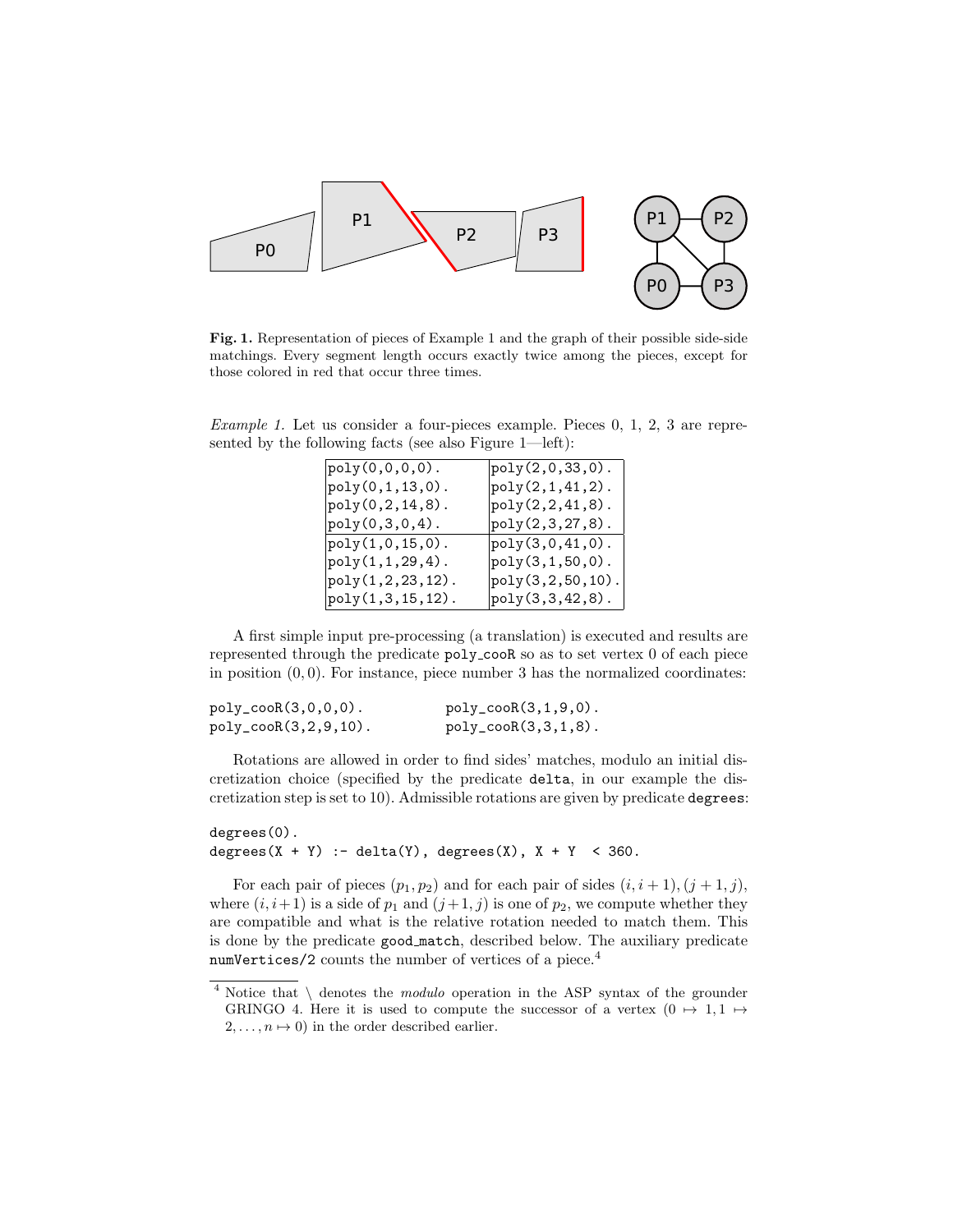```
good_match(P1,I,P2,J,Angle,L1,L2):-
    poly_cooR(P1,I,I1x,I1y), poly_cooR(P2,J,J1x,J1y),
    P1 != P2, numVertices(P1,N1), numVertices(P2,N2),
    poly_cooR(P1, (I+1) \ N1, I2x, I2y),
    poly\_coOR(P2, (J+1) \setminus N2, J2x, J2y),
    ... % continued below
```
First, the relative positions of sides i and j when vertex 0 of the two pieces is put in  $(0, 0)$  are computed. Then, each pair of sides is analyzed to assess if they are compatible and, in this case, the required rotation is computed. Compatibility means that they have roughly the same size, namely their length is the same modulo a tolerance, specified by a predicate set to 16 in our example. Since ASP only deals with integers, in order to gain enough precision in computing ratios and trigonometric values, we scale all numbers by  $2^{10}$  (effective tolerance is therefore  $\frac{16}{1024} = \frac{1}{64}$  of unit). Two auxiliary predicates storing the (discrete) tables for sine and cosine are used.

```
V1x = I2x-I1x, V1y = I2y-I1y,
    V2x = -J2x+J1x, V2y = -J2y+J1y,
    degrees(Angle), cosTable(Angle,Cos), sinTable(Angle,Sin),
    %% position of the points after rotation
    V2Rx = V2x * Cos - V2y * Sin,V2Ry = V2y * Cos + V2x * Sin,V1Rx = 1024 * V1x,
    V1Ry = 1024 * V1y,
    %% Check of the sizes
    tolerance(T1),
    V1Rx < V2Rx + T1, V1Rx > V2Rx - T1,
    V1Ry < V2Ry + T1, V1Ry > V2Ry - T1.
Going back to Example 1, with a tolerance set to 20 we obtain
       \texttt{good_match}(0,1,3,3,0). \texttt{good_match}(3,3,0,1,0).
```

| $goodmatch(1,0,0,2,0)$ . | goodmatch(0, 2, 1, 0, 0).  |
|--------------------------|----------------------------|
| $goodmatch(2,3,1,1,0)$ . | $goodmatch(1,1,2,3,0)$ .   |
| good_match(2,3,3,1,37).  | good_match(3,1,2,3,323).   |
| good_match(3,2,2,0,0).   | $good_matrix(2,0,3,2,0)$ . |

Observe, for instance, that side 1 of piece 3 can match with side 3 of piece 2 with an angle of 323 degrees (see also Figure 1—right). Of course the predicate is symmetric (in the first argument) while angles are explementary to each other.

As last part of pre-processing, the predicate check\_ccw(P1,I,Sign) computes the vector product of each three consecutive vertices and stores it in Sign. A constraint enforces that each computed value must be positive (i.e. the vertices are arranged along the counter-clockwise enumeration).

```
check_ccw(P1,I,Sign):-
    poly_cooR(P1, I, I1x, I1y),
```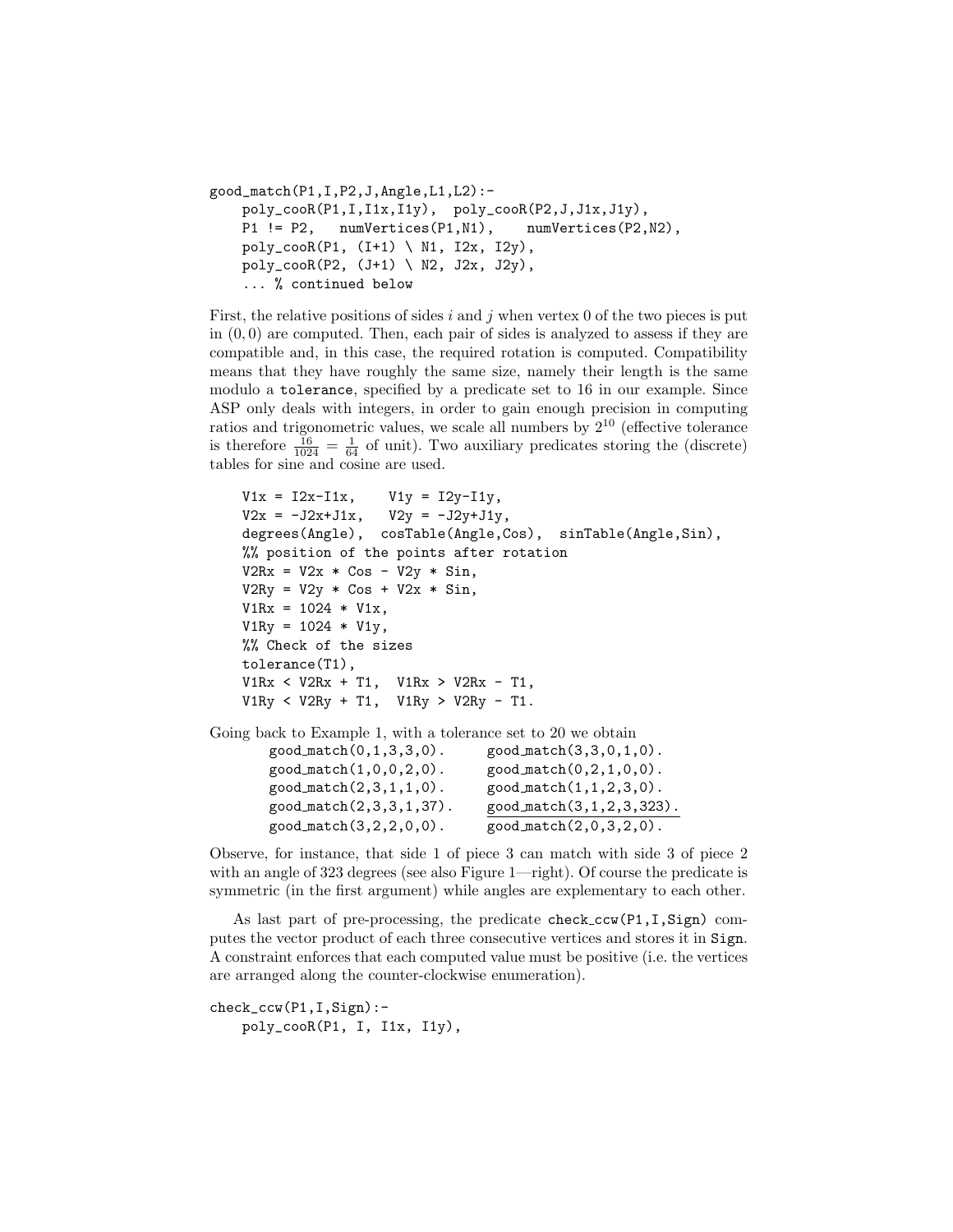```
numVertices(P1,N1),
    I1 = (I+1) \setminus N1, I2 = (I+2) \setminus N1,
    poly_cooR(P1,I1,I2x,I2y),
    poly_cooR(P1,I2,I3x,I3y),
    %% Vectors are computed and used to compute the sign
    V1x=I2x-I1x, V1y=I2y-I1y,
    V2x=I3x-I2x, V2y=I3y-I2y,
    Sign = V1x*V2y - V1y*V2x.
%%% The sign cannot be negative
:- check_ccw(_,_,S), S<0.
```
## 4 Main encoding

Given a problem instance, the outcome of the pre-processing consists of the extensional definitions of the predicates poly cooR, good match, the auxiliary predicates numVertices/2, polyId/1, the extensional definition of degrees/1, and the parameters defined by the user. In particular offset/1 is used to define the predicate range( $-0f$ .. $0f$ ) :- offset( $0f$ ). The trigonometric table is also included.

Given the set of possible matchings (predicate good match) we would like to select those that lead to a coherent shape of the composed object. The overall idea is to place the first piece (i.e., first vertex in  $(0, 0)$ ) keeping the same rotation as in the pre-processed input) and then placing the others by selecting matchings. Given our hypothesis, selecting a match imposes a unique roto-translation to be applied to the next piece and therefore admissible matches eventually lead to a complete placement of all polygons.

The process is driven by a tree construction, where piece 0 is at the root. Selected matchings (predicate match) are considered as "directional", thus leading from the root to leaves. Each match defines a matching relation between an already placed piece and the one added next, it also specifies which vertices are paired. Each match is selected from the good match candidates. Each piece should appear in the tree, namely it should be reachable from the root following match edges. Additional constraints are then added to filter out results (e.g., to delimit a global bounding box and to impose some "non-overlapping" constraints).

Each possible match listed by predicate good match can be non-deterministically elected to a match or not. Only one direction of the matching is retained and every side of a piece can be matched at most once:

```
{ match(P1,I,P2,J) } :-
       polyId(P1), polyId(P2), P1 != P2,
       good_match(P1,I,P2,J,A).
:- match(P2, A, P1, B), match(P1, B, P2, A).
:- match(P1,I,P2,J2), match(P1,I,P3,J3), P2!=P3.
:- match(P1,I1,P2,J), match(P3,I2,P2,J), P1!=P3.
```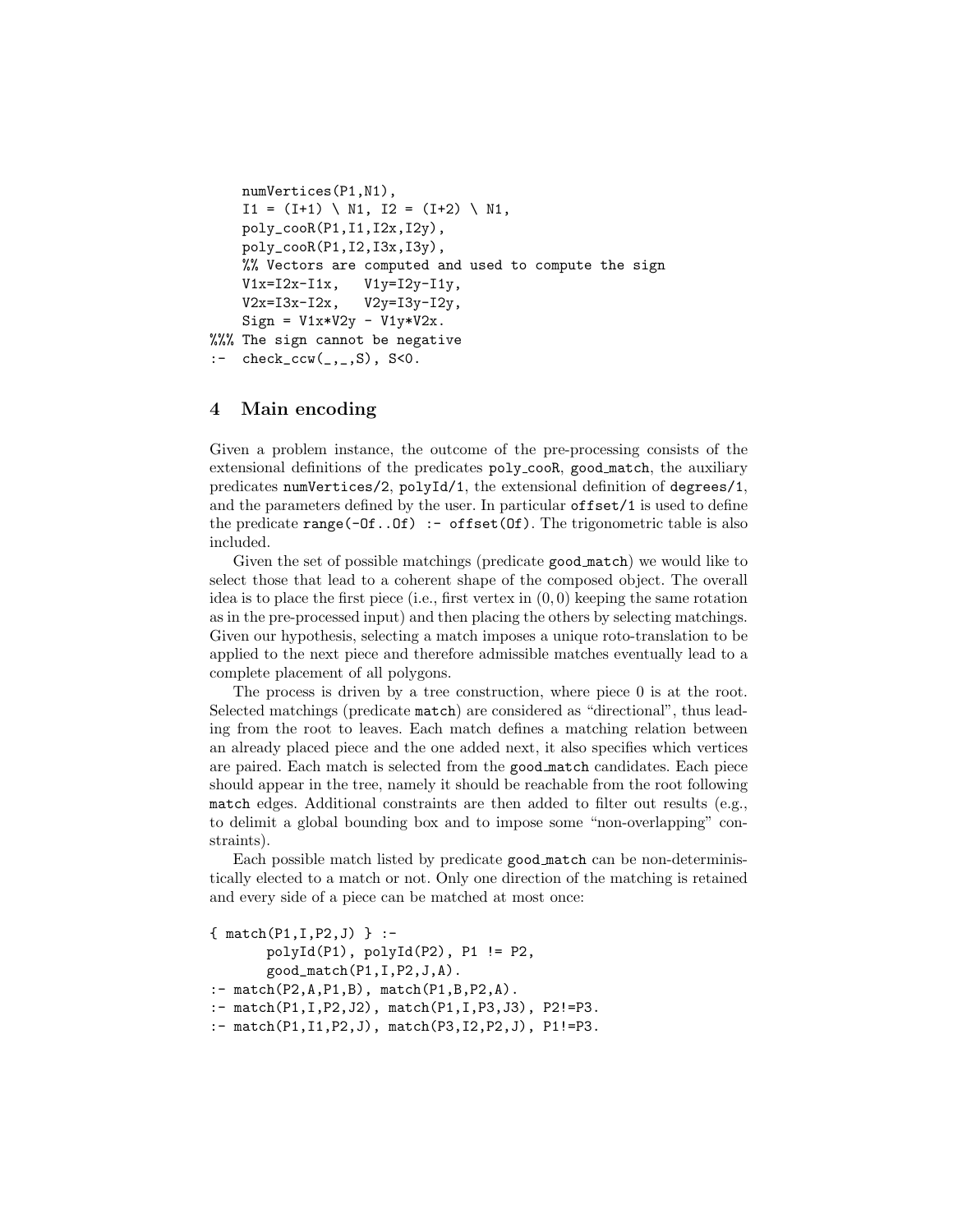In order to reduce the size of the produced grounding, because of the combinatorial combination of all admitted rotations and translations of pieces, we decouple the rotations from translations during the first part of the solving/reasoning. In particular, we compute the rotation for each piece, with respect to piece 0, as a simple combination of sequence of matches. Starting from the root, each selected match is associated to an angle obtained as the sum of those angles needed for the matches in the path leading to it. Furthermore, we impose that each piece should be reached and that it is reached in a unique way (precisely, with a unique rotation angle):

```
reached(0,0).
reached(P2, Ang1+Ang2):-
       P2>0,
       reached(P,Ang1), degrees(Ang1),
       match(P1,I,P2,J),good_match(P,I,P2,J,Ang2).
:- not reached(P, _{\_}), polyId(P).
:- polyId(P), reached(P,A1), reached(P,A2), A1!=A2.
```
This allow to discard possible sets of matches that are incoherent, from a rotation point of view, i.e. they build a directed acyclic graph, where a node should be rotated in multiple angles at the same time. The graph is not required to be a (spanning) tree. There can be two paths from the root to the same piece as long as the rotation angle obtained in the two paths is the same. For simplicity, we refer to a tree structure, being the minimally sufficient one to produce a complete placement.

When the tree defined by match is generated, we need to check whether the proposed solution is admissible from the spatial point of view. The process requires to actually rotate pieces in place and translate them according to vertices being matched. We compute the placement of the pieces on the basis of the chosen match. Starting with the knowledge of the coordinates of vertices of the piece P1, the match of P1 with P2, the already computed absolute Angle, and the relative shift that should occur between matched vertices, the placement is computed. (As before, we scale numbers by  $2^{10}$  to add 10 binary digits of precision.) We also require that all pieces are placed exactly once and discard solutions that involve multiple placements for any piece.

```
placement(0,I,1024*X,1024*Y):-
       poly_cooR(0,I,X,Y).
placement(P2,J,X2,Y2):-
      P2 > 0, degrees(Angle),
       range(Deltax), range(Deltay),
       best_Shift(P1,P2,Deltax,Deltay),
       reached(P2,Angle),
       cosTable(Angle,Cos), sinTable(Angle,Sin),
       poly_cooR(P2,J,Ox,Oy),
```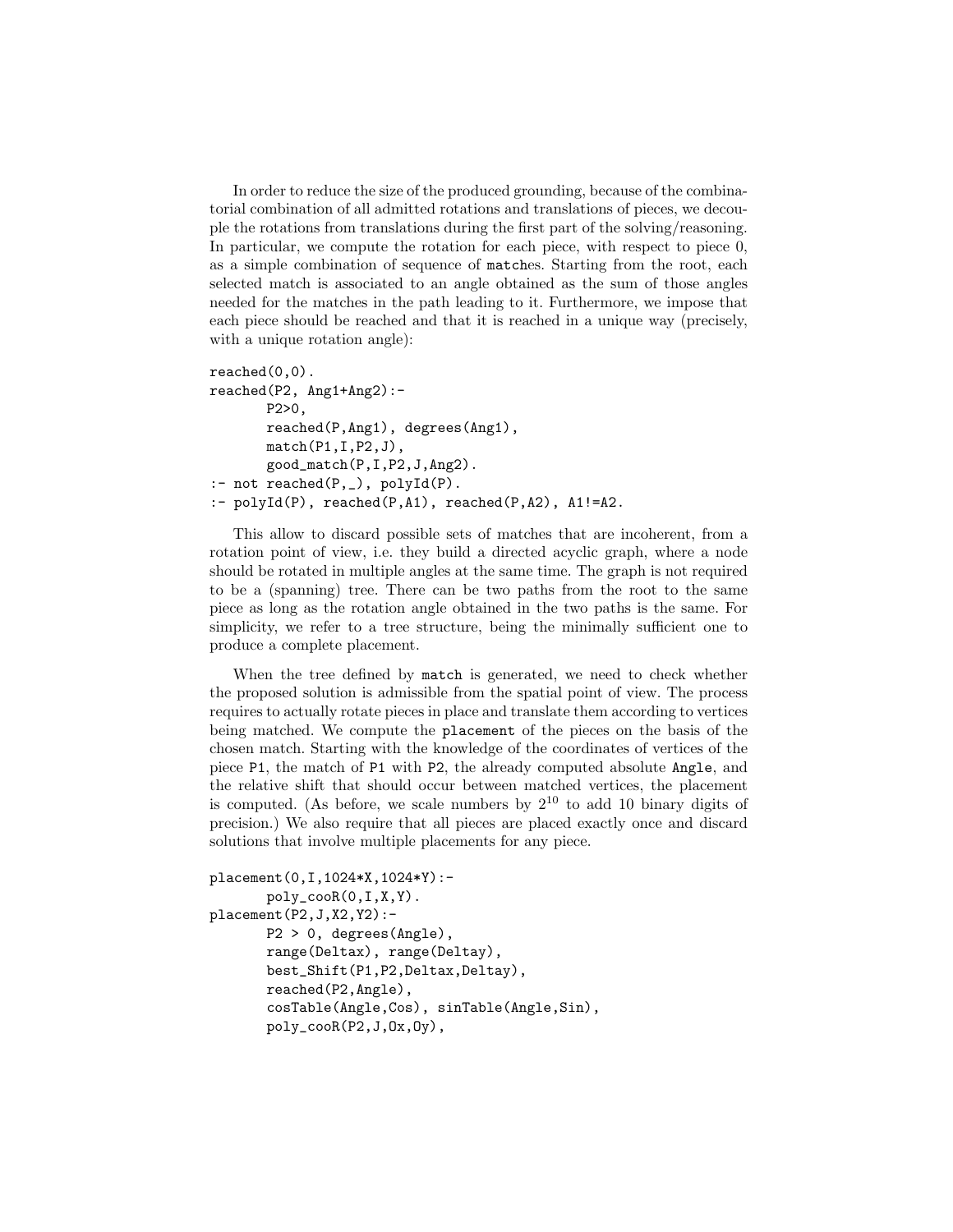

Fig. 2. Two possible solutions

```
match(P1,_I,P2,J1),
      poly_cooR(P2,J1,Rx,Ry),
      X2 = ((0x-Rx)*(cos - (0y-Ry)*Sin)+1024*Deltax,Y2 = ((0y-Ry)*Cos + (0x-Rx)*Sin)+1024*Deltay.:-not placement(P1, ..., 2), polyId(P1).
```
The predicate best Shift computes the new absolute coordinates (Delta) of vertex J of the piece P2, i.e. matching the vertex  $I+1$  of the piece P1. Therefore in the placement,  $P2$  is translated so that  $J$  lies in the origin, and then it is rotated (around vertex  $J$ ). Finally, it is translated by Delta, so that vertex  $J$ ends up in the correct location.

```
best_Shift(P1,P2,Deltax,Deltay):-
      P2 > 0, range(Deltax), range(Deltay),
      match(P1,I,P2,J),
      numVertices(P1,N1),
       placement(P1,(I+1)\N1,X2,Y2),
       X2=1024*Deltax,
       Y2=1024*Deltay.
```
These constraints exclude matchings that allow two different "best shift":

:-best\_Shift(P1,P2,DX1,DY1),best\_Shift(P1,P2,DX2,DY2),DX1<DX2. :-best\_Shift(P1,P2,DX1,DY1),best\_Shift(P1,P2,DX2,DY2),DY1<DY2.

At the end the values provided by placement are divided by  $2^{10}$  to rescale in the initial sizes, generating the output predicate  $poly_out/4$  which defines the final positions of pieces. Clearly, more solutions might be possible. For example, Figure 2 shows two solutions to our sample problem. We list here the results for the vertices "0" of the four pieces in the leftmost solution of Figure 2:

| $poly_out(0,0,0,0)$ | $poly_out(1,0,0,4)$ |
|---------------------|---------------------|
| poly_out(2,0,14,8)  | poly_out(3,0,13,0)  |

Input parameters rangeX/2, rangeX/2, and borders are used to set a bounding box around the object to be reconstructed. If the predicate borders is set to yes, we further require that the sides of the bounding box include a vertex of a piece.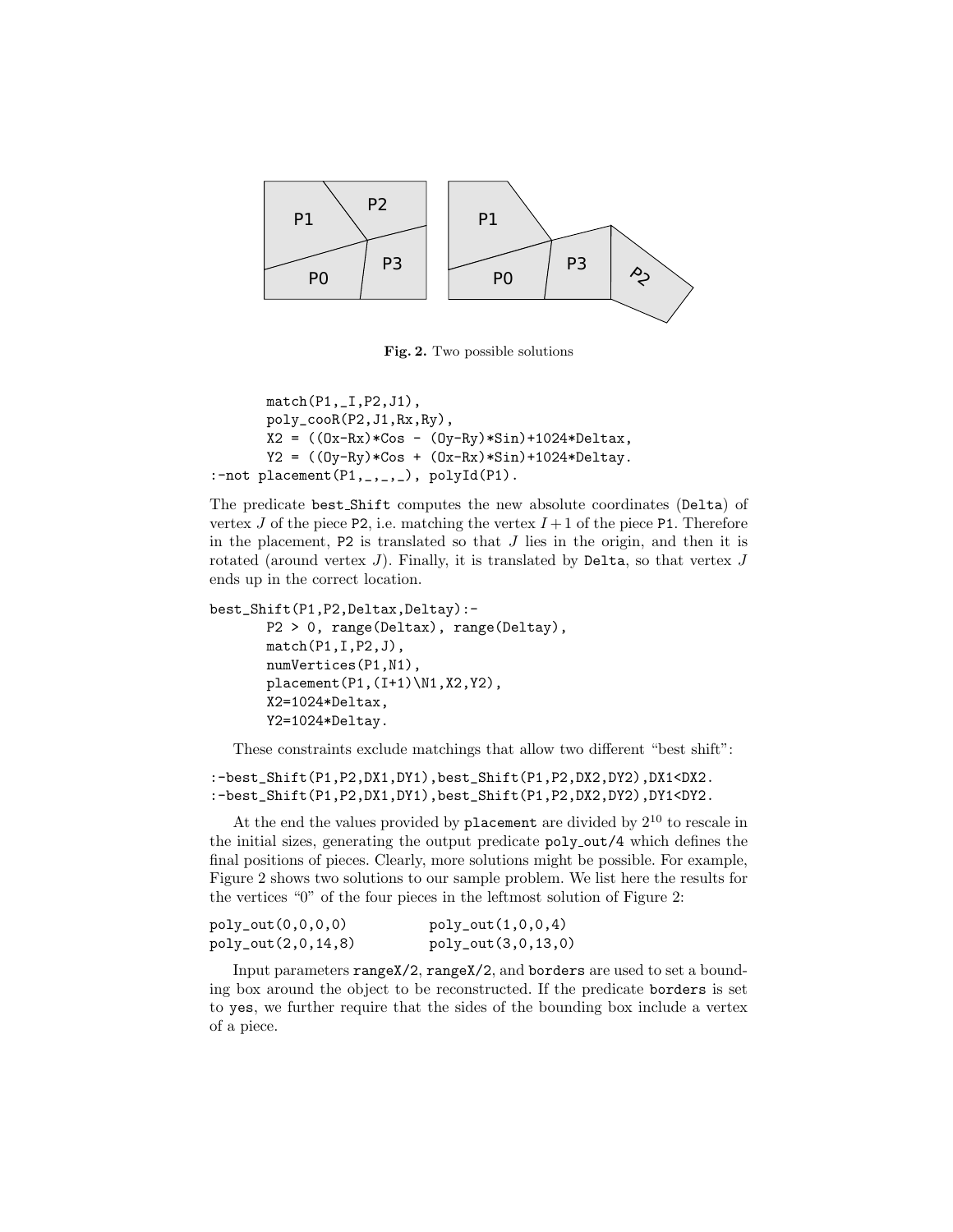```
%%% Bounding Box:
:- poly_{out}(A,B,X,Y), rangeX(\_,Max), X > Max.
:- poly_{out}(A,B,X,Y), rangeX(Min, _), X < Min.
:- poly_{out}(A,B,X,Y), rangeY(\_,Max), Y > Max.
:- poly_{out}(A, B, X, Y), rangeY(Min, Max), Y < Min.
%%% Borders filled
p1 :- poly_out(A,B,MinX,MinY), rangeX(MinX,MaxX), rangeY(MinY,MaxY).
p2 :- poly_out(A,B,MinX,MaxY), rangeX(MinX,MaxX), rangeY(MinY,MaxY).
p3 :- poly_out(A,B,MaxX,MinY), rangeX(MinX,MaxX), rangeY(MinY,MaxY).
p4 :- poly_out(A,B,MaxX,MaxY), rangeX(MinX,MaxX), rangeY(MinY,MaxY).
borders := p1, p2, p3, p4.borders :- not borders(yes).
:- not borders.
```
A further constraint is needed to avoid overlaps between pieces.

We experimented with an approach resembling *pixel/raster method* mentioned in the introduction. In this case, the idea consists introducing a discretization of the plane into points and in marking each point depending on which piece covers it. This approach turned out to cause too much inefficiency during the grounding stage and demonstrated not suitable to process instances of reasonable size. We then opted in favor of a technique that directly checks that no pairs of sides intersect. The intuition about this approach can be grasped by considering the following constraint (where, for simplicity, we avoid explicitly listing the auxiliary predicates used in the body). Namely, given the positions of two sides (predicate segment) of two different polygons, the constraint rules out each solution where the two segment cross each-other. Crossing condition is detected by considering the position of each vertex of a segment with respect to the other segment (predicate direction).

```
:- polyId(Pid1), polyId(Pid2),
      Pid1 < Pid2,
      placement(Pid1,S1,P1x,P1y),
      placement(Pid1,S1b,Q1x,Q1y),
      placement(Pid2,S2,P2x,P2y),
      placement(Pid2,S2b,Q2x,Q2y),
       segment(Pid1, S1, P1x, P1y, Q1x, Q1y),
       segment(Pid2, S2, P2x, P2y, Q2x, Q2y),
       direction(Pid2, S2, P1x, P1y, D1),
       direction(Pid2, S2, Q1x, Q1y, D2),
       D1*D2<0,
       direction(Pid1, S1, P2x, P2y, D3),
       direction(Pid1, S1, Q2x, Q2y, D4),
      D3*D4<0.
```
However, also this encoding causes a too much large grounding. To improve efficiency, some program transformation techniques (such as folding/unfolding of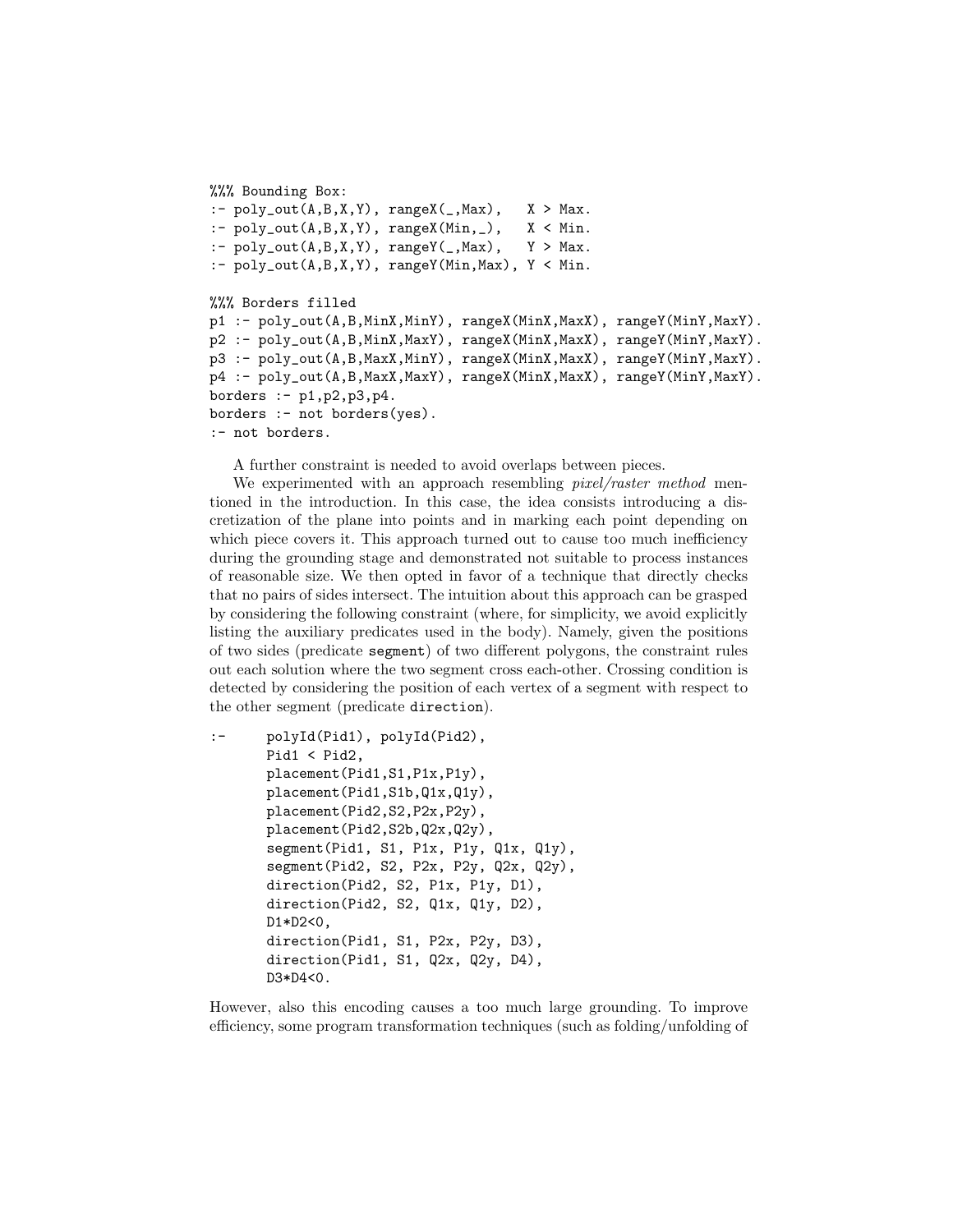predicates' definitions and some precomputation of some predicates' extensions) have been applied to the above mentioned encoding, This permitted to achieve overall acceptable running times in the grounding and in the solving stages.

#### 5 Results

In order to test the tool, we wrote a benchmark generator working in the following way. Let us consider a square of size size (e.g., made of glass). Suppose now it is broken in exactly p points, where  $p$  is  $1,2,...$  The generator randomly chooses p points and identifies a set of triangular pieces as shown in Figure 3.



Fig. 3. Three simple benchmark instances, with  $p = 1, 2, 3$ . Figures comes from a Postscript file generated by running a script on the clingo output

Tolerance in preprocessing has been fixed to 10 (see Section 3). A smaller tolerance would reduce the number of possible good matches (but we decided to leave a bit of redundancy, as needed in real cases where several types of errors can arise). The size of the box is stored in rangeX and rangeY and used also in offset. Thus, the predicate range holds for values from −size to +size. Borders are required to be matched.

Discretization for angles was set to 1◦ . This gives a decent degree of approximation but also makes the grounding stage rather heavy. However, experiments made with bigger values (e.g., 2, 3, 10) led to similar running times and to poorer results. If we accept less angles, we need to increase the tolerance to guarantee the same good matches.

For each size and for each number of internal points  $p = 1, 2, 3, 4, 5$  (save for very small instances where we used only the small values of  $p$ ) we generate 5 random instances. In Figure 4 we report the graph of the running times averaged on the 5 instances. Instances' size are in the  $x$ -axis, running times are in the  $y$ -axis, one line for each number of points  $p$  is drawn.

Experiments were conducted on Ubuntu Bash of Windows 10 Pro Desktop, Intel i7-2600, 3.4GHz, RAM 12GB, using clingo 4.5.4 (gringo 4.5.4, clasp 3.1.4). Although it does not emerge by looking at the average scenario, it is important to report that the grounding takes most of the time and that the running time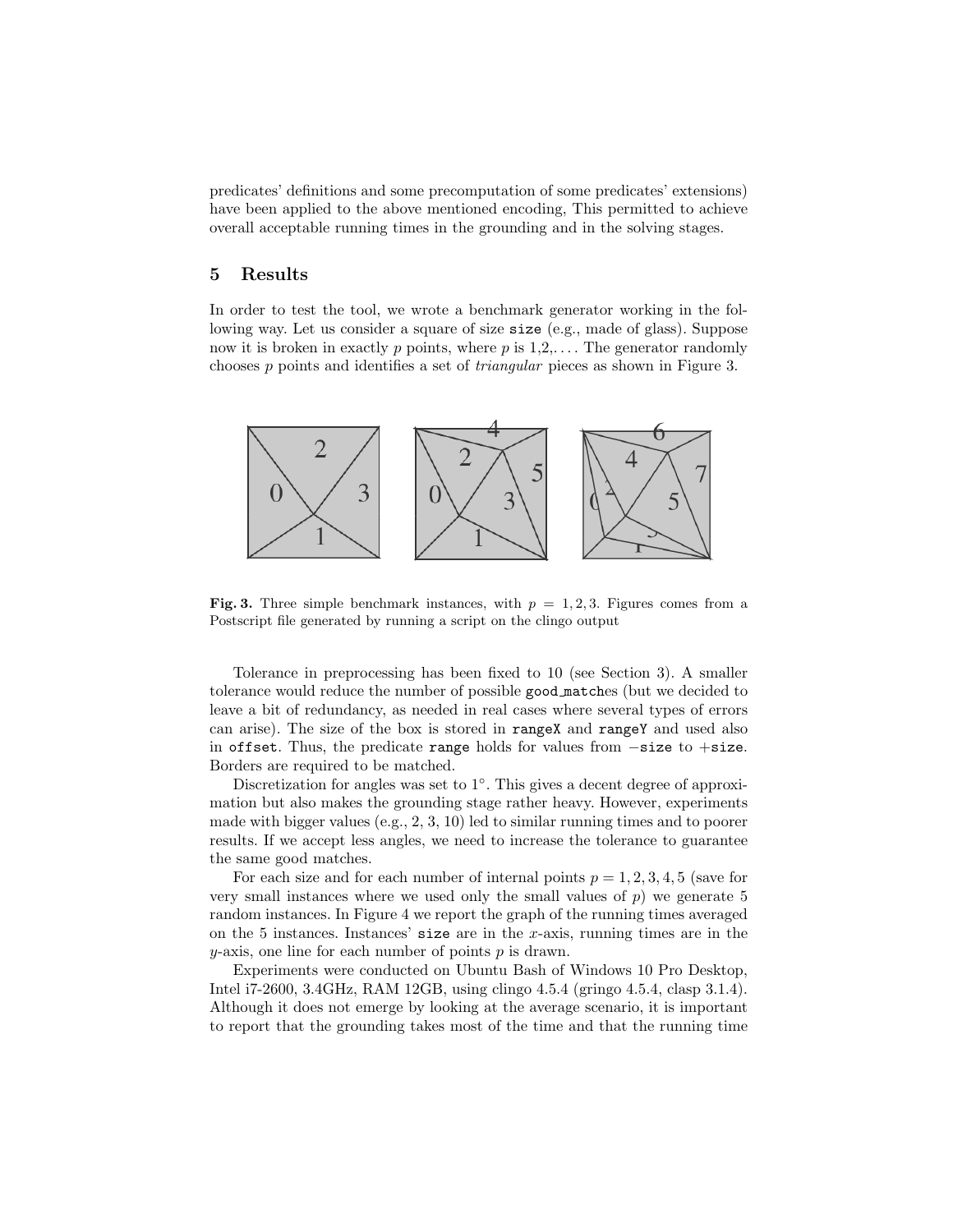strongly relies on how many "good matches" the instance admits. As a limit case, if every side has exactly one good match, matchings are deterministically assigned, and hence running times are close to zero even for large instances.

As one might expect running time grows either as the box size grows or as the number of broken points grows.

Redefining the range predicate (currently assigned by the input offset parameter) proved to be extremely effective. This sensibly reduces grounding and search time. For instance, in the case of the slowest computation of the set (instance number 5 of the benchmark set with  $size = 20$  and  $p = 5$ ), replacing the definition of  $range(-20..20)$ . with  $range(1..13)$ . reduced the running time from 326s to less than 2s. Therefore, a good strategy could be the one of starting with a low value for offset.



Fig. 4. Results of the running time averaged by random instances of the same size and number of "broken points"

## 6 Future work and Conclusions

The future work will focus on scaling to larger and real instances. In particular, in order to test ASP capabilities in solving such puzzles, we plan to acquire real jigsaw puzzles (with hundreds of pieces). Some pre-processing with OpenCV will be deployed to identify the polylines that define each piece. Moreover, image color, texture and features around borders can be added to the graph of compatibility by edge attributes, as modelled above. In particular, we plan to build a pipeline that acquires batch of pieces, segments them, extracts the outlines and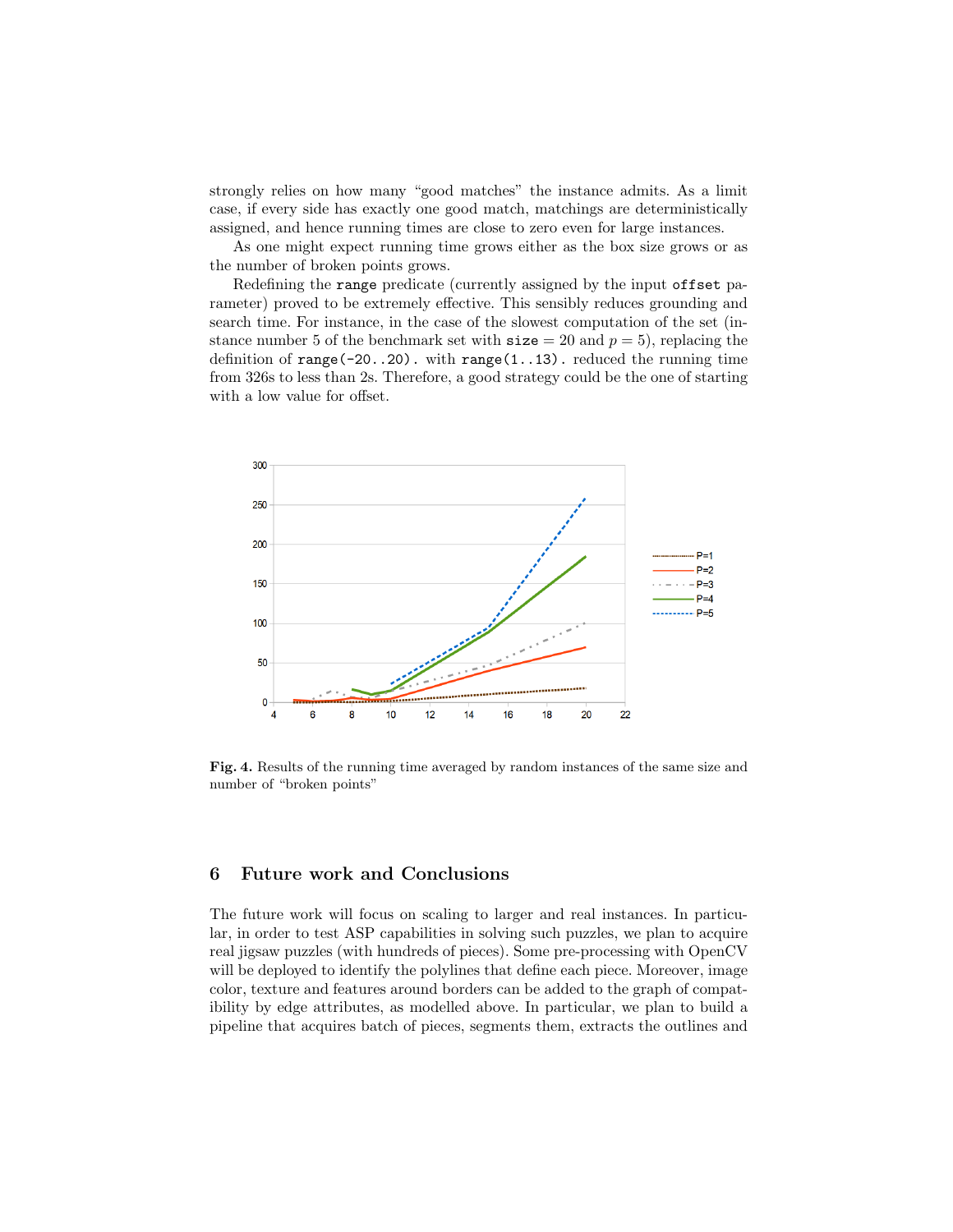

Fig. 5. The visualization/interaction tool

finally pairwise compares the shapes/features. The shape compatibility is vector based and therefore it should efficiently identify the graph. We expect to handle polylines made of hundreds of segments, in order to capture the piece peculiar features. The pre-processed output will describe the good match compatibility graph, to be used as input by the ASP solver. The pre-processing procedure we have in mind is similar to the one described in [21]. However, the reasoning part will take advantage of ASP reasoning engine, which differentiate substantially our work, in comparison to that work and other approaches, e.g. [25, 12, 10]

Current results show that ASP reasoning takes a small fraction of time compared to grounding time. When dealing with larger instances, we expect to face two main issues: the first is the ground program size, which requires more refined models and the handling of integers. The second issue is the search itself, which may show an increase in the reasoning time, due to the NP-complete nature of the problem. In this case, especially for dense graphs with multiple choices for each piece, we plan to introduce more tailored graph-based heuristics.

Another line of research is devoted to support semi-automatic solving process, where partial solutions are iteratively refined, by interleaving domain expert feedback and ASP inferences. This is rather common setup for tasks where the expert can not precisely formalise his/her knowledge into a complete set of rules that drive the identification of the solution. The core of the tool is under development. It is designed to help the assembly process (see Figure 5): it allows to draw and manipulate pieces, to generate the underlying ASP code and to visualize solutions. In the future, it may interface with  $2D/3D$  scanners and guide the assisted matching process with interactive suggestions and auto-completions. Ad-hoc propagators can be exploited during the search following the ideas of [5].

Finally, we believe this problem can well suit a GPU implementation of the ASP solver [7, 8, 6]. In particular, the presence of 2D/3D geometrical manipulations and the viable parallel exploration of (almost) independent regions of the graph represent good candidates for an efficient GPU deployment.

To sum up, this paper represents an initial step for the development of tools for object reconstruction with the advantages of declarative programming and of the speed of modern ASP solvers.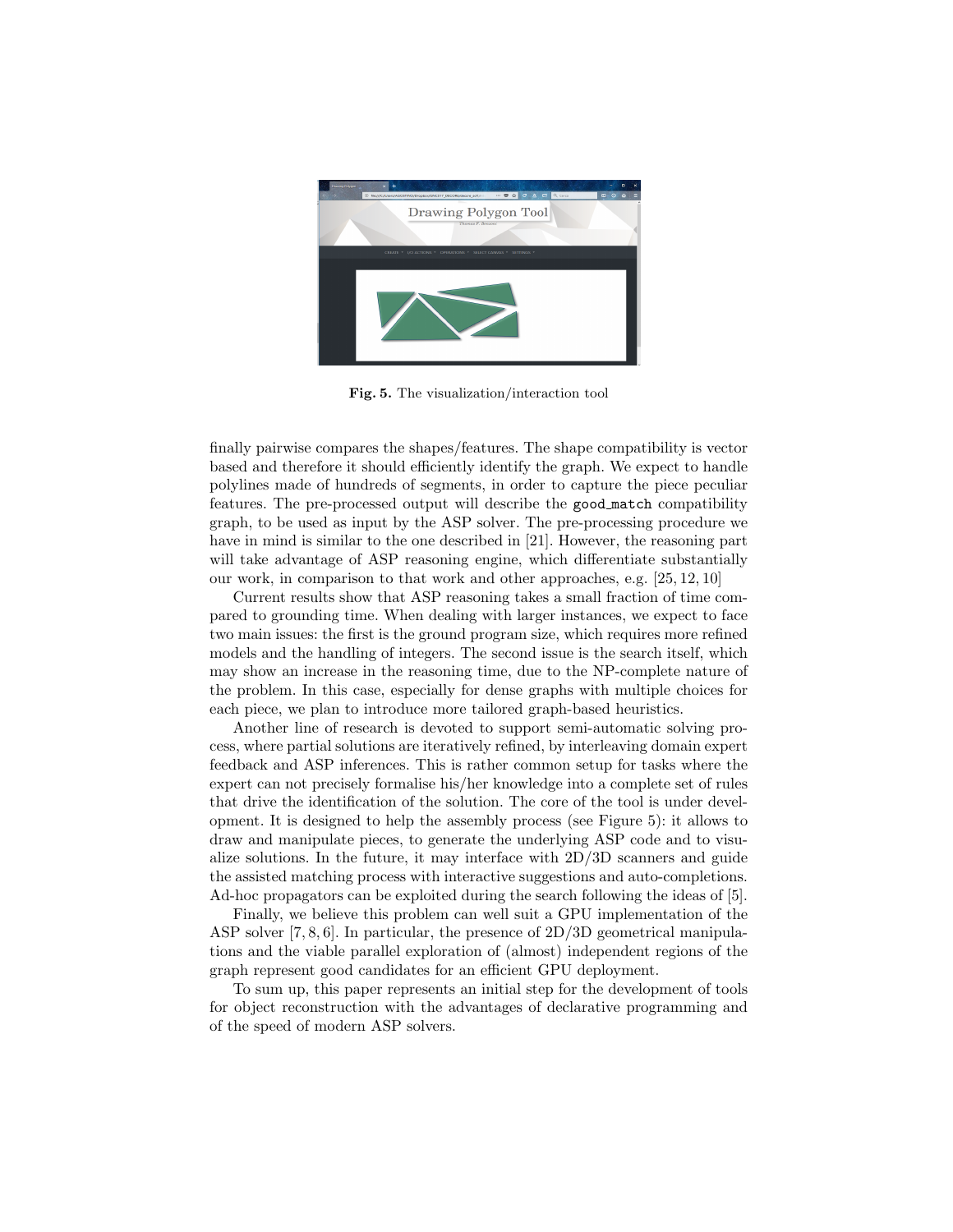Acknowledgments. The drawing interface was implemented by Thomas F. Benzoni, as part of his bachelors's thesis at University of Perugia. A. Dal Palù, A. Dovier, and A. Formisano are INdAM GNCS members. The research presented in the paper is partially supported by grants: INdAM GNCS 2017 "DECORE", B.I.M. 2018.0419.021, RdB-UniPG2016/17 "YASMIN", and PRID UniUD "ENCASE".

## References

- 1. C. S. Belenguer and E. V. Vidal. An efficient technique to recompose archaeological artifacts from fragments. In International Conference on Virtual Systems  $\mathcal{C}$ Multimedia, pages 337–344. IEEE, 2014.
- 2. J. A. Bennell and J. F. Oliveira. The geometry of nesting problems: A tutorial. European Journal of Operational Research, 184(2):397–415, 2008.
- 3. M. A. Carravilla, C. Ribeiro, and J. F. Oliveira. Solving nesting problems with nonconvex polygons by constraint logic programming. International Transactions in Operational Research, 10(6):651–663, 2003.
- 4. N. I. Chernov, Y. G. Stoyan, and T. Romanova. Mathematical model and efficient algorithms for object packing problem. Computational Geometry, 43(5):535–553, 2010.
- 5. B. Cuteri, C. Dodaro, F. Ricca, and P. Sch¨uller. Constraints, lazy constraints, or propagators in ASP solving: An empirical analysis. Theory and Practice of Logic Programming, 17(5-6):780–799, 2017.
- 6. A. Dal Pal`u, A. Dovier, A. Formisano, and E. Pontelli. CUD@SAT: SAT solving on GPUs. Journal of Experimental & Theoretical Artificial Intelligence, 27(3):293– 316, 2015.
- 7. A. Dovier, A. Formisano, and E. Pontelli. Parallel answer set programming. In Y. Hamadi and L. Sais, editors, *Handbook of Parallel Constraint Reasoning*, pages 237–282. Springer, 2018.
- 8. A. Dovier, A. Formisano, E. Pontelli, and F. Vella. A GPU implementation of the ASP computation. In M. Gavanelli and J. H. Reppy, editors, International Symposium on Practical Aspects of Declarative Languages, volume 9585 of LNCS, pages 30–47. Springer, 2016.
- 9. M. Gebser, R. Kaminski, B. Kaufmann, and T. Schaub. Answer Set Solving in Practice. Synthesis Lectures on Artificial Intelligence and Machine Learning. Morgan & Claypool Publishers, 2012.
- 10. D. Goldberg, C. Malon, and M. W. Bern. A global approach to automatic solution of jigsaw puzzles. Computational Geometry, 28(2-3):165–174, 2004.
- 11. D. J. Hoff and P. J. Olver. Automatic solution of jigsaw puzzles. Journal of Mathematical Imaging and Vision, 49(1):234–250, 2014.
- 12. E. Justino, L. S. Oliveira, and C. Freitas. Reconstructing shredded documents through feature matching. Forensic science international, 160(2-3):140–147, 2006.
- 13. M. Kifer and A. Liu. Declarative Logic Programming: Theory, Systems, and Applications. ACM, 2018.
- 14. F. Kleber and R. Sablatnig. Scientific puzzle solving: Current techniques and applications. In International Conference on Computer Applications and Quantitative Methods in Archaeology: Making History Interactive, 2009.
- 15. S. Z. Kovalsky, D. Glasner, and R. Basri. A global approach for solving edgematching puzzles. SIAM Journal on Imaging Sciences, 8(2):916–938, 2015.